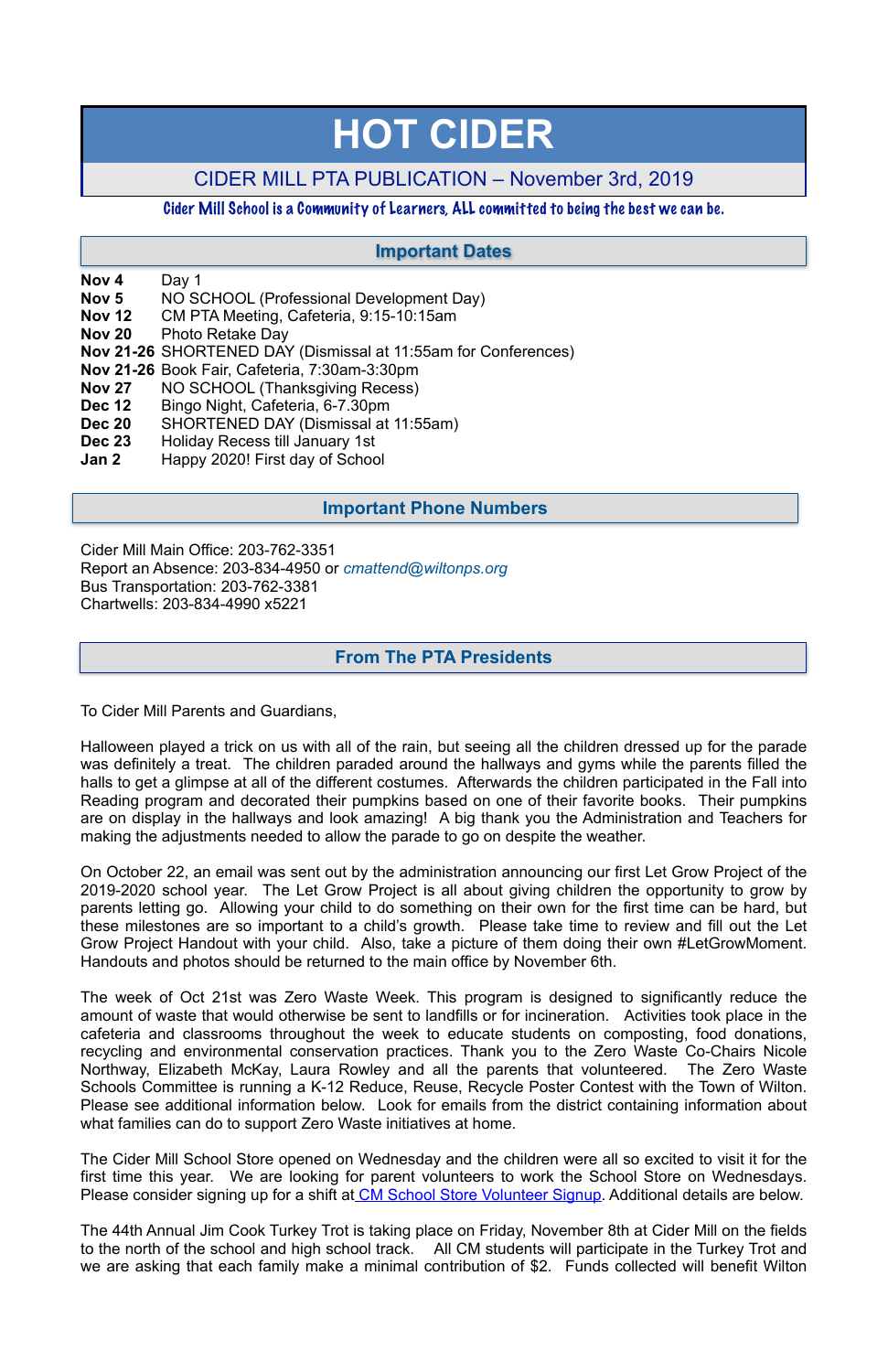Families in need and will go towards purchasing turkeys and gift cards. Come by to cheer your student on! If you would like to volunteer sign up at: [Turkey Trot Volunteer Signup.](https://www.signupgenius.com/go/20f0d4fa4ae23a4fd0-2019)

Please join us for our next PTA meeting on Tuesday, November 12th at 9:15am in the newly redesigned LLC. Kevin J. Smith, Ph.D., Superintendent of Schools will be in attendance.

Thank you again for all of your support. Carolyn Lyon and Meghan Russo CM PTA Co-President



#### **PTA VOLUNTEER POSITIONS AVAILABLE ~ WE NEED YOUR HELP!**

We still need help filling these gaps. If you'd like to know more or interested in helping please contact Amanda Patania or Alex Frisbee at [CMnominating@gmail.com](mailto:CMnominating@gmail.com).

**Hospitality** - We currently have a few people to help co-ordinate pampering staff at various times during the year, but more people are needed to help run these events. It's a position which is split and staff really appreciate.

**4th and 5th Field Day** - Coordinating volunteers and working with the gym teachers to make these fun days run smoothly. It's all set up from past Field Days and a good way to end the year.

Dr. Eli Lebowitz, Associate Professor in the Yale Child Study Center, will speak to parents about the S.P.A.C.E. program, which addresses childhood anxiety (from low level to severe) by teaching parenting skills. The program has been found to be effective in lessening the negative impact of anxiety on children and families. Come learn more about how changing parent behavior can positively impact your child and reduce the impact of anxiety on your entire family. Dr. Lebowitz will also lead a training session for professionals during the day on November 4 and 5. This session is sponsored by the Wilton Public Schools, SPED\*NET Wilton, Wilton SEPTA, and Wilton Youth Council. For any questions please contact Lori Godin at [godinl@wiltonps.org](mailto:godinl@wiltonps.org), or by phone at 203-762-3381 extension 8312.

**3rd Grade Great Books** - Recruit 3rd Grade parents to run Great Books during lunch period. It's a little like a book club for the children. 4th and 5th Grade chairs are experienced and can walk you through the whole procedure.

#### **GREAT BOOKS**

Parents, are you passionate about literature and reading? Help CM PTA to run the Junior Great Books program at our school! We are still in need of a 3rd Grade Junior Great Books Chair for this year! This mainly involves overseeing the working of the program. You'll be ordering and then distributing books to children who sign up for the program, recruiting parents to run book groups (you may be one if you like), as well as arranging and placing groups in a physical location for their meetings. Liz Sims (5th Grade Chair) and Anastasia Valassis (4th Grade) have done this before and are happy to walk you through the process! Please reach out with questions or interest to at [avalassis@gmail.com](mailto:avalassis@gmail.com).

**S.P.A.C.E.: Supportive Parenting of Anxious Childhood Emotions ~ November 4th at 7pm in the** 

#### **Middlebrook Auditorium \*\*Please note location change\*\***

#### **CIDER MILL PICTURE RETAKE**

Picture Retake Day is coming up on November 20! Students having a retake, return your portrait package minus the class picture to the photographer on retake day. Who should attend retake day:

Any student that was absent on Photo Day (regardless of if you are purchasing a package)

**School News**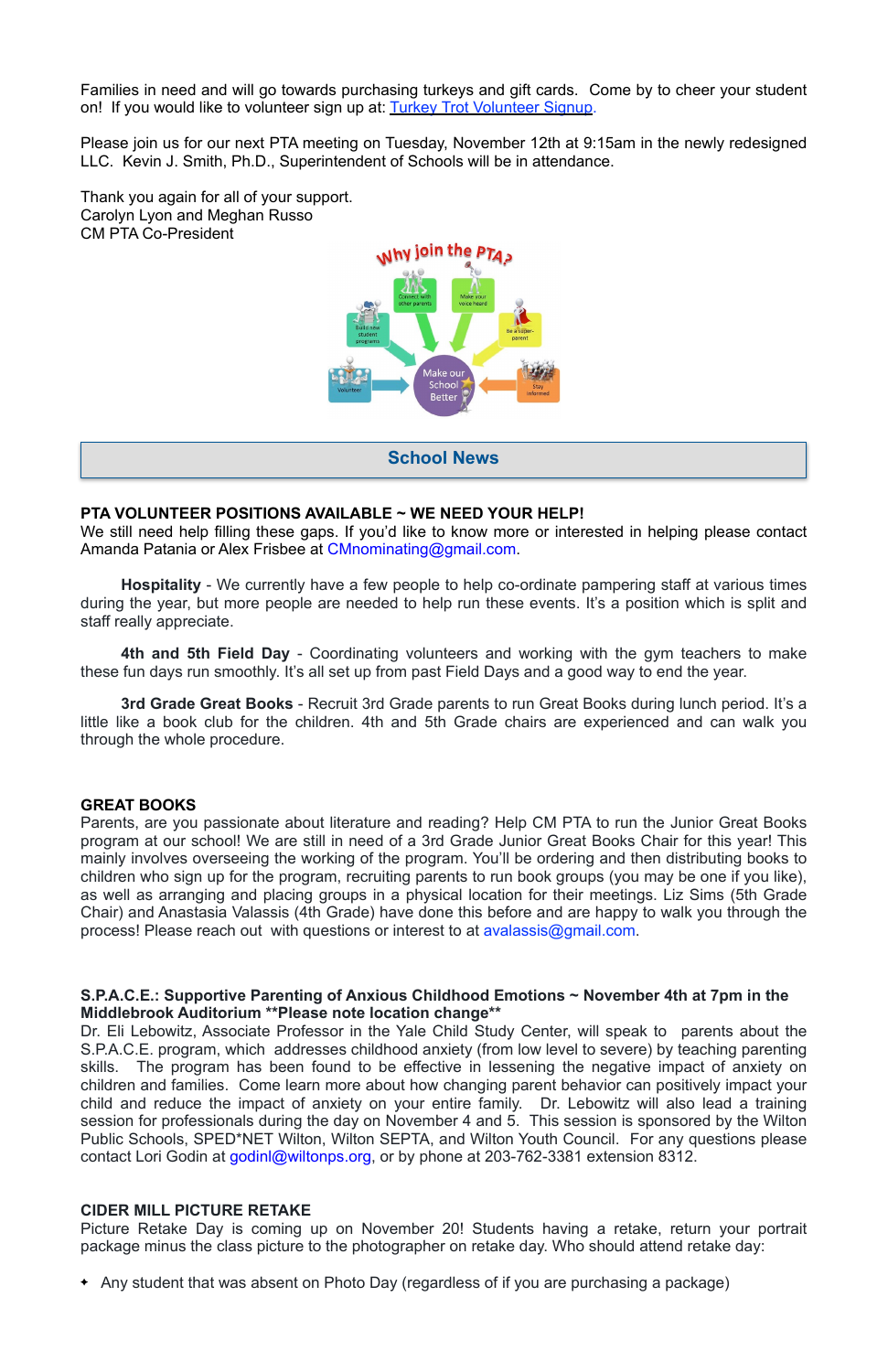- Any student not satisfied with the original portrait. Return your complete package, minus the class picture, to the photographer on Retake Day.
- Any student that did not purchase a package on Photo Day and would now like to purchase a picture package.

**CIDER MILL BOOK FAIR : Arctic Adventure Book Fair~ Snow Much to Read!** 



A blizzard of books is headed your way! Venture deep into the ice-cold polar regions to the coolest reading expedition ever! The Scholastic Book Fair will be at the Cider Mill Cafeteria on - **November 21, 22, 25, and 26, from 7:30am-3:30pm.** 

For information on hours, available titles, and eWallet, our new digital payment option, visit our home page: <https://bookfairs.scholastic.com/bf/cidermill>.

To volunteer for pre-fair set-up, sales, or pack-up, please click- [CM BOOK FAIR VOLUNTEER SIGNUP.](https://www.signupgenius.com/go/20F0D4AADAD22A7F94-volunteer)

#### **CIDER MILL INDOOR RECESS DONATIONS**

In conjunction with Cider Mill administrators and the Free Play Task Force, to enhance indoor recess for students, we are looking for donations of the following items: Legos Straws & Connectors Oversized drawing sheets and crayons Mad Libs **Perplexus** Rubik's Cubes All items should be dropped in the 3-drawer plastic bin on front porch at 120 Pipers Hill Rd or message Chandra Ring at [cring226@hotmail.com](mailto:cring226@hotmail.com) to set up a meeting.

In September, the 4th Graders at Cider Mill participated in Musical IQ, a new enrichment program at Cider Mill School this year. This was a fun, interactive, and high energy Drum Orchestra program where each student was given a Djembe Drum to play throughout the session. They not only learned about the musical instrument, where it was from and how to use it, but using guided rhythmic activities and instruction, the students built a unique and beautiful musical creation! Overall, the program promoted cooperation, demonstrated the value of effective communication and listening, illustrated the importance of diversity, and awoke the creative spirit among all of the students! The teachers and students couldn't stop talking about how fun and engaging the program was! We're equally excited to bring it back next year as it was such a great hit!!

#### **CIDER MILL ENRICHMENT PROGRAMS**

Did you know that Cider Mill PTA organizes school-wide enrichment programs for all Cider Mill students? Each year, various programs related to science, music, or art are provided to students that compliment and support their curriculum.

 A long standing tradition at Cider Mill School is a TV-style game show called Brain Challenge which is offered to 5th Graders. The students compete by house – testing their listening, spelling, and math skills all in a fun and friendly environment. Challenges are carried out by house which encourages team-work and good sportsmanship.

3rd Grade Enrichment will take place in the Spring – more to come!!

## **Ongoing School News**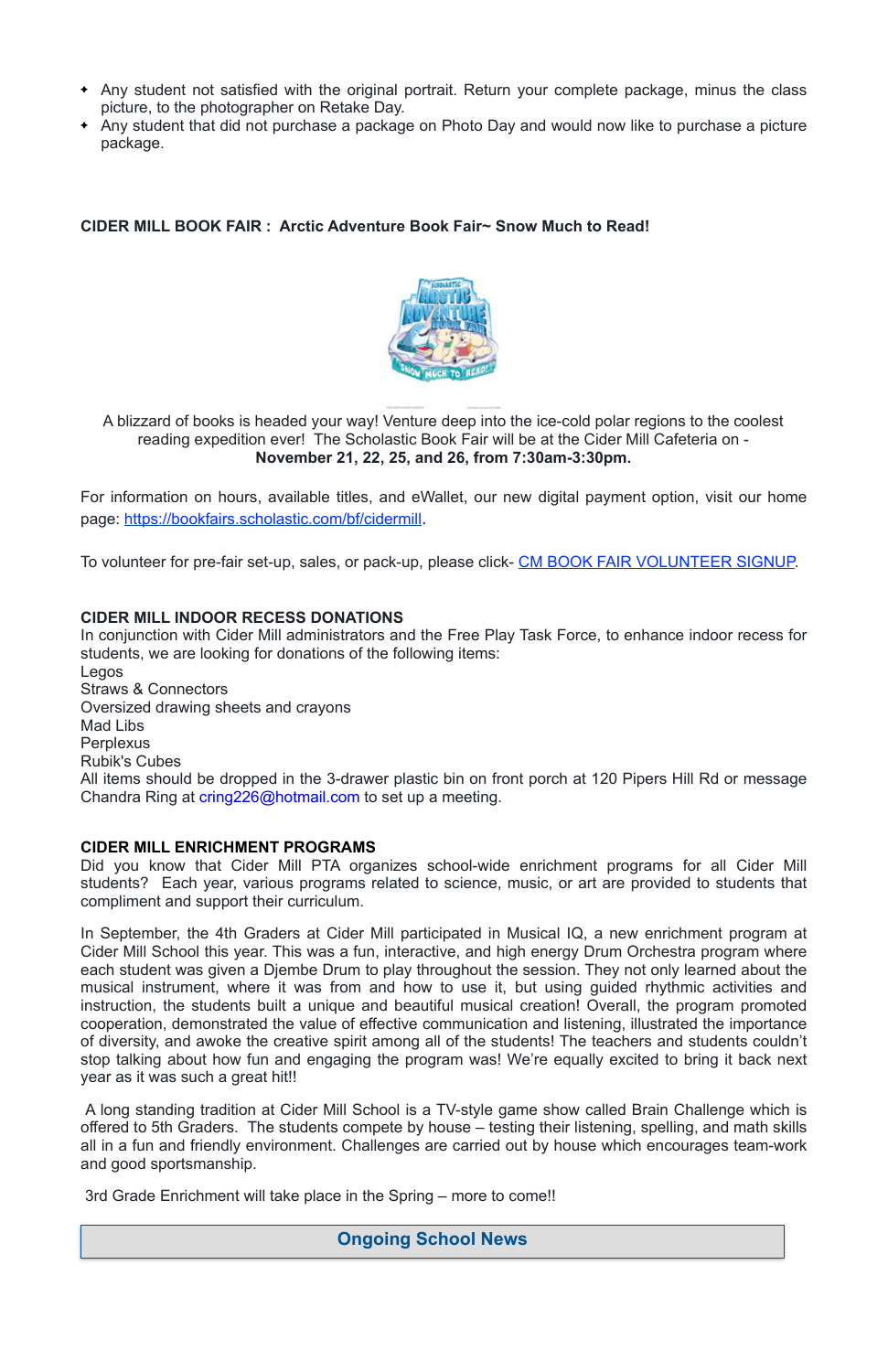#### **WPS ACCEPTING NOMINATIONS FOR DISTRICT'S HALL OF FAME**

Nominations are now being accepted for potential 2020 inductees to the Wilton Public Schools Hall of Fame. The Hall of Fame was established in 2016 to honor members of the Wilton Public Schools community who have distinguished themselves in ways that have brought great honor and pride to the community. Induction into the hall of fame is the highest honor the Wilton schools can bestow on an individual. Nominees can be teachers, students, former students or staff members who have in some way achieved recognition in their chosen area of expertise. Click **HERE** for more information. Nomination Forms can be found [HERE.](http://track.spe.schoolmessenger.com/f/a/3Yz71ntoAvhN2xGbOg7igg~~/AAAAAQA~/RgRfl0b4P0RSaHR0cHM6Ly9kcml2ZS5nb29nbGUuY29tL2ZpbGUvZC8xVzB2d0F6RExIRExGcFZ1c1Zjc3owclNYejBJWFMxZlMvdmlldz91c3A9c2hhcmluZ1cHc2Nob29sbUIKAAB4E7ZdJF1uw1ITd29vZnlAb3B0b25saW5lLm5ldFgEAAAAAQ~~)

The PTA has a group on Facebook called Cider Mill Parent Community. It is a place where the PTA can communicate to parents, and also where parents can communicate with one another. Please check it out by clicking here: [Cider Mill Parent Community.](https://www.facebook.com/groups/1168962513117647/)

## **JOIN THE PTA ~ WE NEED YOUR SUPPORT!**

Join the PTA and gain access to our Mobile Directory! Get instant access when you join – no waiting, easy updates to address or phone number changes throughout the year! Join here, and use the code - 'wilton' https://mobilearq.com/schooldirectory/school directory parent register.html Parents please update your profiles to include email and cell phone numbers! One easy spot to register for all your kids' PTAs and make a donation at the same time! Questions? Email our Directory Chair Jennifer Wulff [jen@presto.org](mailto:jen@presto.org) (Please add support@mobilearg.com to your address book to ensure delivery of the confirmation email with temporary auto-login link.)

#### **FIND US ON FACEBOOK**

## **STOP AND SHOP REWARDS PROGRAM**

CIDER MILL SCHOOL – (ID#: 40341) has the opportunity to participate and earn CASH from A+ School Rewards, a great fundraising program run through our local Stop & Shop!

There are two L&F locations in Cider Mill. One is at the doorway where you go to the playground, on the high school side (Cannondale). The other is by the front door on the far side of the bus loop (Kent). You or your child can check these locations for lost items. At the end of each season, the unclaimed items are donated to the Turnover Shop with proceeds going to the Cider Mill PTA. Contact Amanda Mitchell with questions, at [amandaNmitchell@gmail.com](mailto:amandaNmitchell@gmail.com).

**To participate:** Visit<http://www.stopandshop.com/aplus>and scroll down to the center of the page to select REGISTER YOUR CARD from the red box on the right marked FOR CUSTOMERS **To earn points:**

- **•** Use your registered Stop & Shop Card each time you shop at Stop & Shop, and you will earn CASH for our school. You can track the number of points you are earning for our school by checking your grocery receipt.
- **•** At the end of each month, your points are calculated and converted to CASH rewards for our school. These CASH rewards are updated monthly on the Giant A+ website beginning in November.
- **•** After the last day of the 2019-2020 program, these same conversions are performed and the final school account total is posted. • Our school will receive one CASH awards check at the end of the program and can use this cash for any of our educational needs.

## **BOX TOPS HAVE GONE DIGITAL!**

BIG, exciting change to Box Tops for Education this year! Box Tops has gone digital! This is a MUCH easier way to earn money for Cider Mill School! To donate box tops, follow the steps below.

- 1. Download the Box Top (BTFE) app on your smart phone
- 2. Buy products with the Box Top logo
- 3. Using the BTFE app, scan your store receipt
- 4. The app automatically gives Cider Mill credit for the participating products you purchased!

The app is really easy to use and it saves so much clipping and counting time. Any clipped Box Tops you have been saving may be turned into the Box Tops box in the main office. These will be counted and submitted "the old fashioned way." If you have any questions, please email Heather Mroz, Box Top Coordinator, at [heathermm@optonline.net.](mailto:heathermm@optonline.net) Thank you for your support and happy scanning!

#### **LOST & FOUND ~ CIDER MILL**

**REDUCE, REUSE, RECYCLE POSTER CONTEST (K-12)**

#### **Community News**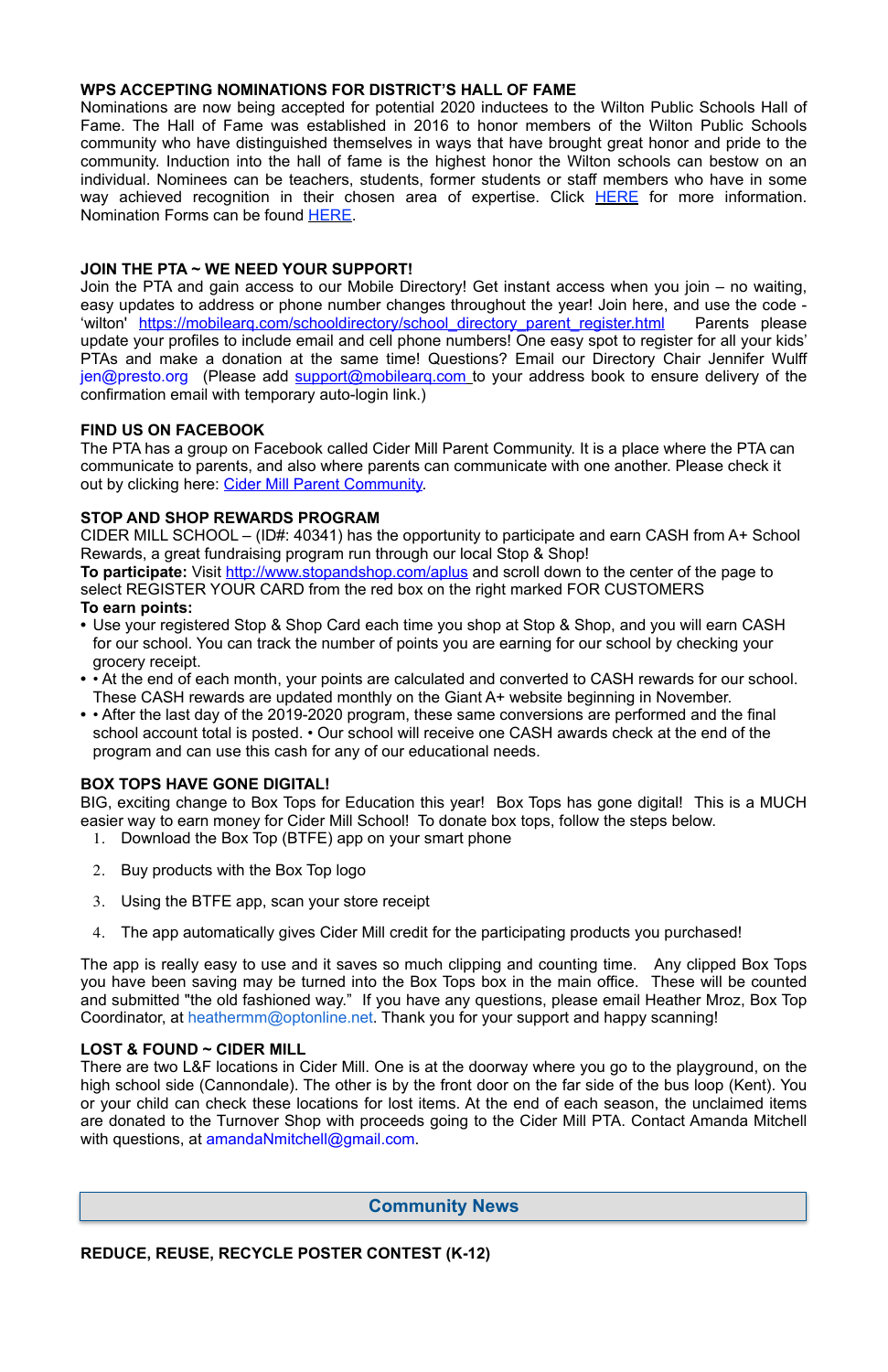The Town of Wilton is partnering with the Zero Waste Schools Committee to celebrate America Recycles Day with a Recycling Poster Contest! One winner will be chosen from each of the following groups: K-2nd, 3rd-5th, 6th-8th, and 9th-12th. Winners will receive a prize and have their artwork displayed at Wilton Town Hall. **Deadline: Friday, November 8th**. See flyer for details:-



**[Zero Waste Schools](https://sites.google.com/wiltonps.org/wiltonzerowaste/home)**

#### **WILTON YOUTH COUNCIL**

One winner will be chosen from each of the following groups: K-2<sup>nd</sup>, 3<sup>rd</sup>-5<sup>th</sup>, 6<sup>th</sup>-8<sup>th</sup>, and 9<sup>th</sup>-12<sup>th</sup>. **Winners will receive a prize and have their artwork displayed at Wilton Town Hall**.

Please save the date for these Wilton Youth Council parent education programs! Like us on Facebook and visit [www.wiltonyouth.org](http://www.wiltonyouth.org/) for more information about our programs for youth, parents and community. While you are there, sign up for our newsletter. We are looking for volunteers to join our

## REDUCE, REUSE, RECYCLE POSTER CONTEST

**The Town of Wilton is partnering with the Zero Waste Schools Committee to celebrate America Recycles Day with a Recycling Poster Contest!**

**Eligibility:** All students in grades K-12.

**Poster Requirements:** Posters created by the students must be their own original artwork.

Size:

As small as 8" x 11" and as large as 24" x 36".

Materials:

Students may use a variety of media such as pen and ink, crayon, colored pencil, marker, or paints. 3D projects and other creative ideas will be accepted as well (within size guidelines above).

Theme:

*Reduce, Reuse, Recycle.* Students should use their artwork to demonstrate the right ways to deal with recyclable materials such as reducing single use plastics, reusing containers, or properly recycling materials based on the Town's recycling program. Check out Recycle CT's "What's In, What's Out" program for project inspiration.

**Submitting Posters:** Please write the student's name, grade, teacher and contact information (email address and phone number) on the back of the poster. Posters should be placed in the Reduce, Reuse, Recycle Poster Contest bin outside the main office of each school.

**Deadline: Friday, November 8th.** Posters will be judged by First Selectwoman Lynne Vanderslice, a Wilton Go Green Board Member, and a Zero Waste Schools committee member. Winners will be announced on America Recycles Day - November 15, 2019.

We are excited to have our students showcase their artistic talents! If you have any questions,

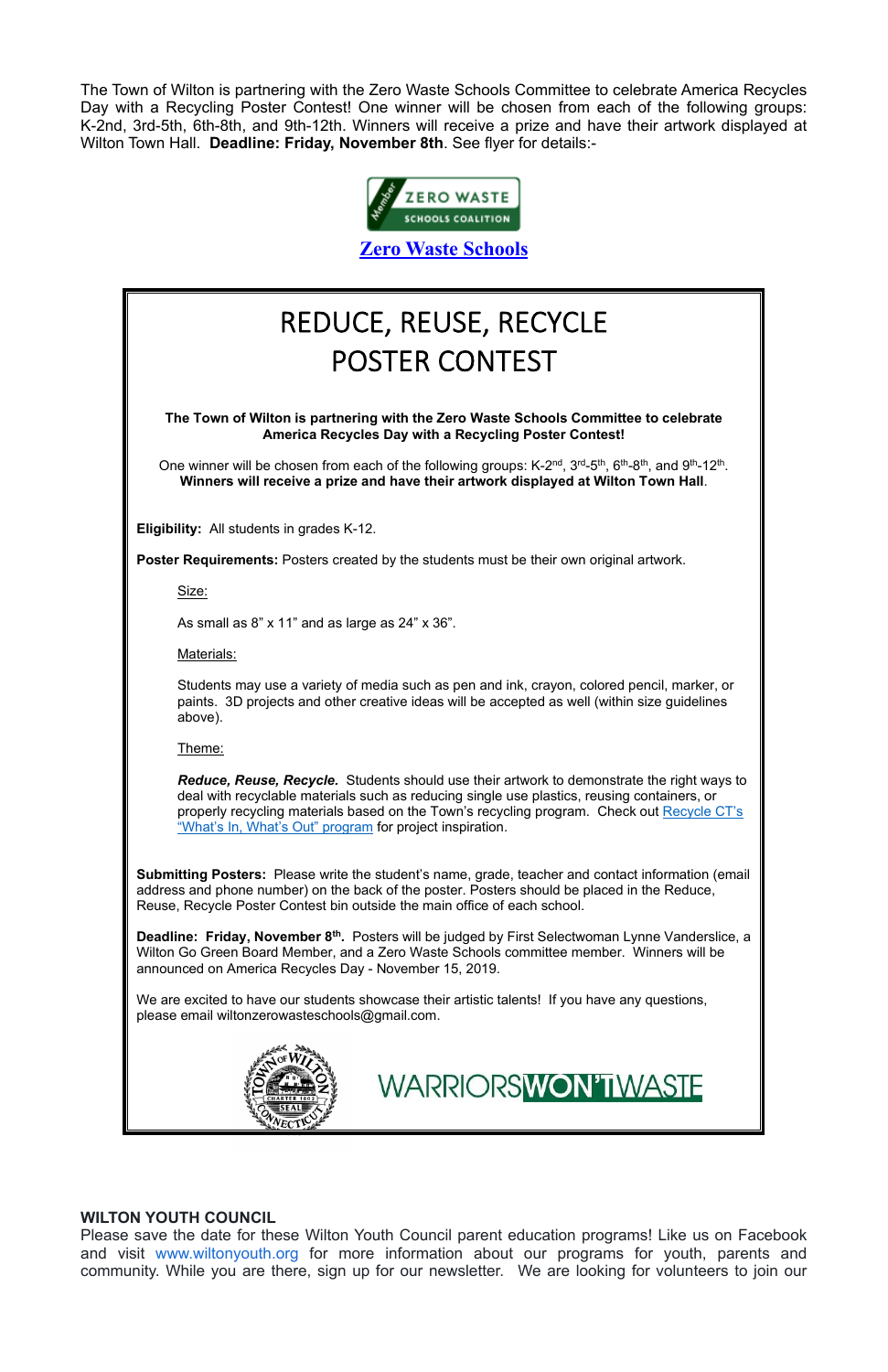fundraising committee and/or the Free Play Matters Task Force. If you are interested, email Genevieve Eason at [geason@wiltonyouth.org](mailto:geason@wiltonyouth.org). Upcoming events-

**The Resilience Formula: Giving Kids Roots and Wings,** Wednesday, November 13, 2019 at 10:00 - 11:30 a.m. OR 7:00 - 8:30 p.m. (Two opportunities!) at the Wilton Library Brubeck Room In this interactive session, Donna Volpitta, Ed.D, will teach the simple brain science behind raising emotionally healthy, resilient kids.

**Raising the Touch Screen Generation: The Role of Technology in Our Children's Lives**  Tuesday, March 24, 2020 at 10:00 - 11:30 a.m. OR 7:00 - 8:30 p.m. (Two opportunities!) at the Wilton Library Brubeck Room

In this session, Alicia Farrell, Ph.D., leads a discussion about the fine line between healthy and unhealthy technology use (screen-time, social media, entertainment) and how parents, mentors and educators can help children walk it.

#### **WILTON SEPTA**

Join us! The Wilton Special Education PTA works to support students, teachers and families of students receiving Support services in Wilton Public Schools. We work collaboratively with of our 4 school PTA's to create an inclusive supportive school community! Membership available on line at [www.wiltonsepta.org.](http://www.wiltonsepta.org/)

This fall marks the one-year anniversary of Wilton's Special Education PTA! We are proud of our accomplishments and are very excited about this year's objectives and goals to support students, parents and teachers. None of this would be possible without the support of parents and teachers, and we encourage everyone to get involved. Whether it's baking a dessert for our bake sale, working on a committee or simply becoming a member, the more hands and ideas we have, the greater our accomplishments will be!. Please share any ideas you have for future committees or projects. We know the best is yet to come!

Our next meeting will take place on November 20 at 4:00 p.m. in Room 12 at the Comstock Community Center. We hope to see you there!

Please note the dates and timings of the upcoming meetings-January 15, 9-10.30am February 19, 7-8.30pm March 18, 4-5.30pm April 29, Spring Social May 20, 9-10.30am

#### **WILTON EDUCATION FOUNDATION: WE GO BEYOND!**

The Wilton Education Foundation is a non-profit organization headquartered in Wilton, CT. Our mission is to enrich the educational experience of our students through grants and donations focused on technology, music and the arts, and professional development. For more information about WEF, please visit our website at [www.wiltoneducationfoundation.org](http://www.wiltoneducationfoundation.org/).

Join us at our monthly meeting in the WHS professional library to hear updates from Superintendent Kevin Smith and learn about our upcoming fundraising events:

[Thursday, November 21, 7:30p](x-apple-data-detectors://3) 

Thursday, December 12, 7:30p

Come out to support WEF and get in the competitive spirit at our Inaugural Fall Cornhole Tournament on Saturday, November 16th from 6-10pm at Trackside Teen Center. We'll have food and beverage trucks, and you can choose to join one of the 32 teams in the tournament or cheer them on as a spectator. For more information please visit [WEF Events - Programs.](https://wiltoneducationfoundation.org/events-programs/fall-cornhole-tournament)

Get your tickets at: <https://www.eventbrite.com/e/73963016373>

Since WEF is a non-profit volunteer organization, all proceeds go directly to support Wilton Schools.

#### **NAMI WILTON PARENT SUPPORT GROUP**

Has the back-to-school honeymoon worn off? As school gets into full swing, the academic and social stresses can get to be too much, and result in behavioral changes. The National Alliance on Mental Illness (NAMI) Child and Adolescent Network (CAN) is a Support Group for parents of children with